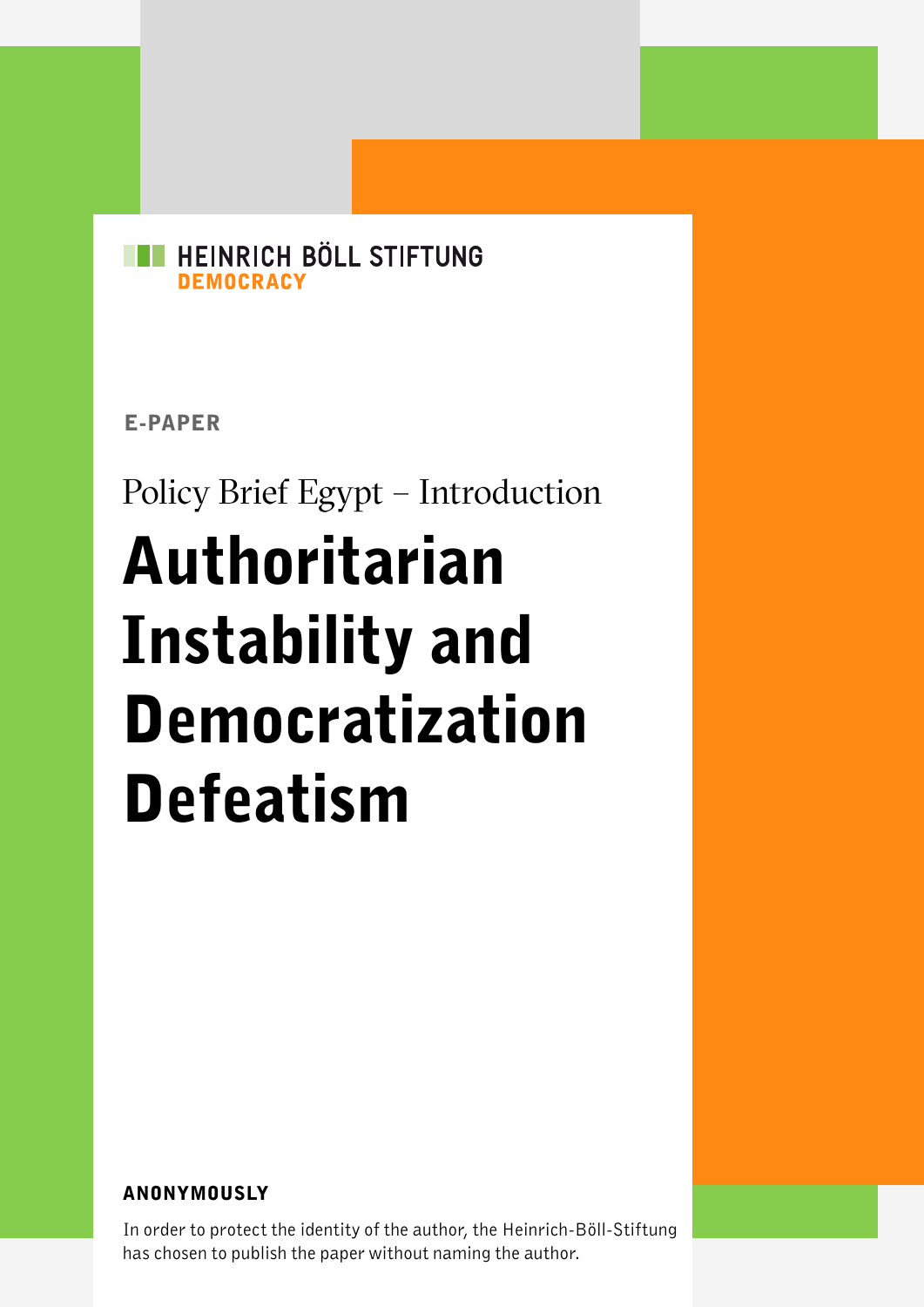# Authoritarian Instability and Democratization Defeatism

by Anonymous

#### Contents

| Preface to the Series              | 3  |
|------------------------------------|----|
| Authoritarian Insecurity           | 6  |
| The Management of Misery           | 7  |
| What Should be Done (and what not) | 8  |
| Imprint                            | 12 |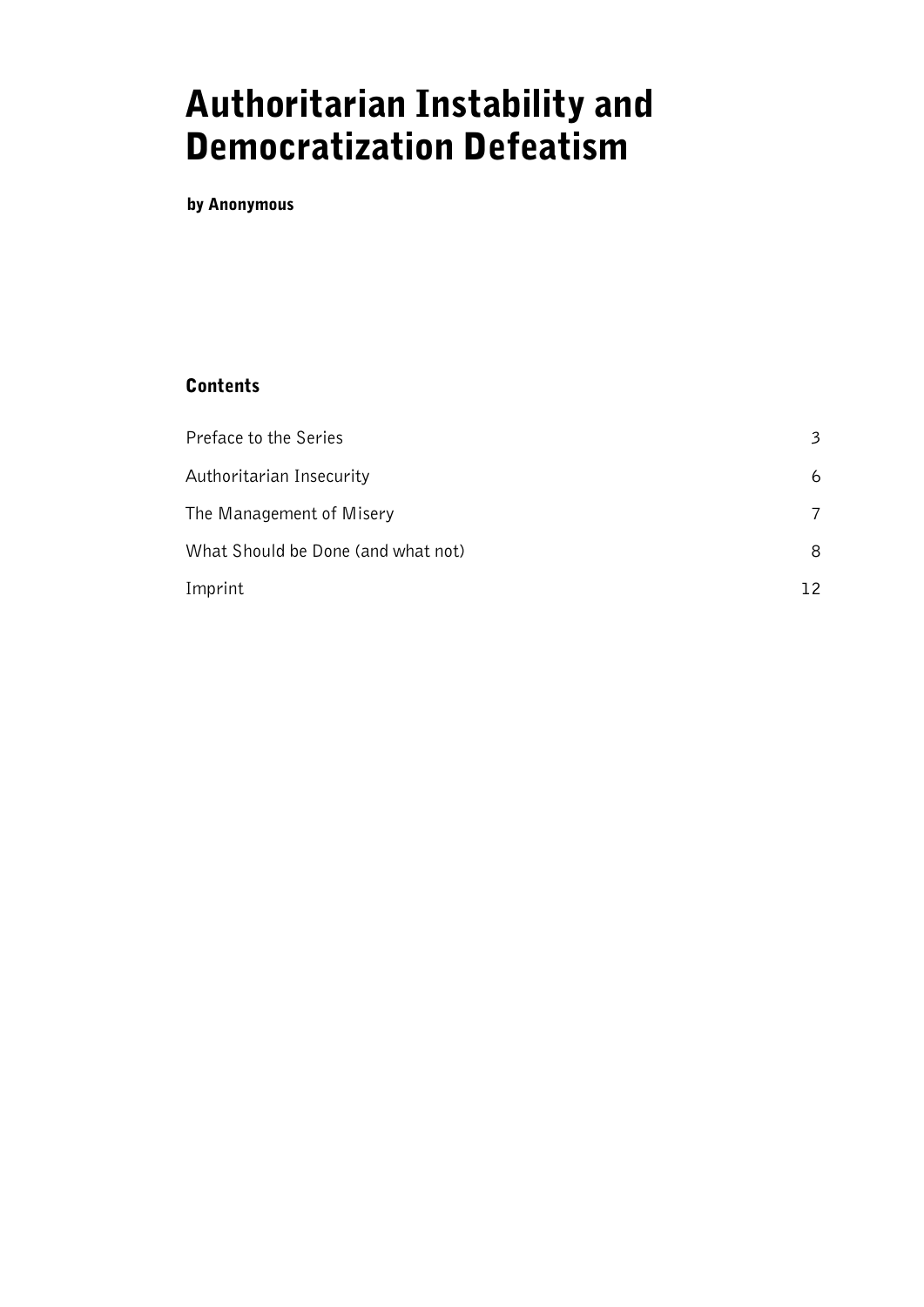# <span id="page-2-0"></span>Preface to the Series Policy Brief Egypt

*After the euphoria of 2011, terrorism threats and the urge to seal Europe's southern border against migration and refugees has put security and stability back to the top of the foreign policy agenda. Yet the stability that comes with repression and «hard» security remains elusive. Support for democracy should move away from topdown approaches geared to achieve formal compliance with legal and governance benchmarks, and instead focus on increasing the autonomy and plurality of social actors. Democracy promotion should be a rationale for cooperation that is oriented towards societies, not rhetoric directed at governments.*

*«For 60 years, the United States pursued stability at the expense of democracy in the Middle East, and we achieved neither.»*

(US Secretary of State Condoleezza Rice at the American University in Cairo, June 20, 2005)

Nearly 12 years after this address, and six years after the uprisings of 2011, it appears that we have come full circle. In the Middle East, the «Agenda for Democratization»**[1]** has been turned into a nightmare of violence by an American foreign policy bent on domination, and by Arab regimes determined to burn their countries rather than step down. «Stability», or the lack thereof, has once more become the overriding concern when Western publics and policy makers think or speak about the countries to the South and East of the Mediterranean Sea. Democracy and democratization again appear as normative luxuries we can no longer afford – in particular when dealing with countries of strategic importance, such as Egypt. As a recent review of the European Neighborhood Policy (ENP) by a young Egyptian activist researcher noted, in the aftermath of the 2013 coup «the area of democracy and political reforms was completely omitted.»**[2]** After the coup of 2013, and the catastrophic turn of the uprisings in Libya, Syria and Yemen, Europe appears to have given up on democracy in the MENA region.

- 1 Boutrous Ghali, *An Agenda for Democratization*, UN, 1996, available at [www.un.org/fr/events/](http://www.un.org/fr/events/democracyday/pdf/An_agenda_for_democratization.pdf) [democracyday/pdf/An\\_agenda\\_for\\_democratization.pdf,](http://www.un.org/fr/events/democracyday/pdf/An_agenda_for_democratization.pdf) accessed 10 February 2017.
- 2 Nadine Abdalla, *The ENP between Ambitions and Delusions: Analysing Europe's Misconceptions in Supporting Democratisation in Egypt*, Euromesco paper 32, available at [www.euromesco.net/index.](http://www.euromesco.net/index.php?option=com_content&view=article&id=2269%3Aeuromesco-paper-32-the-enp-between-ambitions-and-delusions-analysing-europes-misconceptions-in-supporting-democratisation-in-egypt&catid=61%3Aeuromesco-papers&Itemid=48&lang=en) [php?option=com\\_content&view=article&id=2269%3Aeuromesco-paper-32-the-enp-between](http://www.euromesco.net/index.php?option=com_content&view=article&id=2269%3Aeuromesco-paper-32-the-enp-between-ambitions-and-delusions-analysing-europes-misconceptions-in-supporting-democratisation-in-egypt&catid=61%3Aeuromesco-papers&Itemid=48&lang=en)[ambitions-and-delusions-analysing-europes-misconceptions-in-supporting-democratisation-in](http://www.euromesco.net/index.php?option=com_content&view=article&id=2269%3Aeuromesco-paper-32-the-enp-between-ambitions-and-delusions-analysing-europes-misconceptions-in-supporting-democratisation-in-egypt&catid=61%3Aeuromesco-papers&Itemid=48&lang=en)[egypt&catid=61%3Aeuromesco-papers&Itemid=48&lang=en](http://www.euromesco.net/index.php?option=com_content&view=article&id=2269%3Aeuromesco-paper-32-the-enp-between-ambitions-and-delusions-analysing-europes-misconceptions-in-supporting-democratisation-in-egypt&catid=61%3Aeuromesco-papers&Itemid=48&lang=en), accessed 10 February 2017.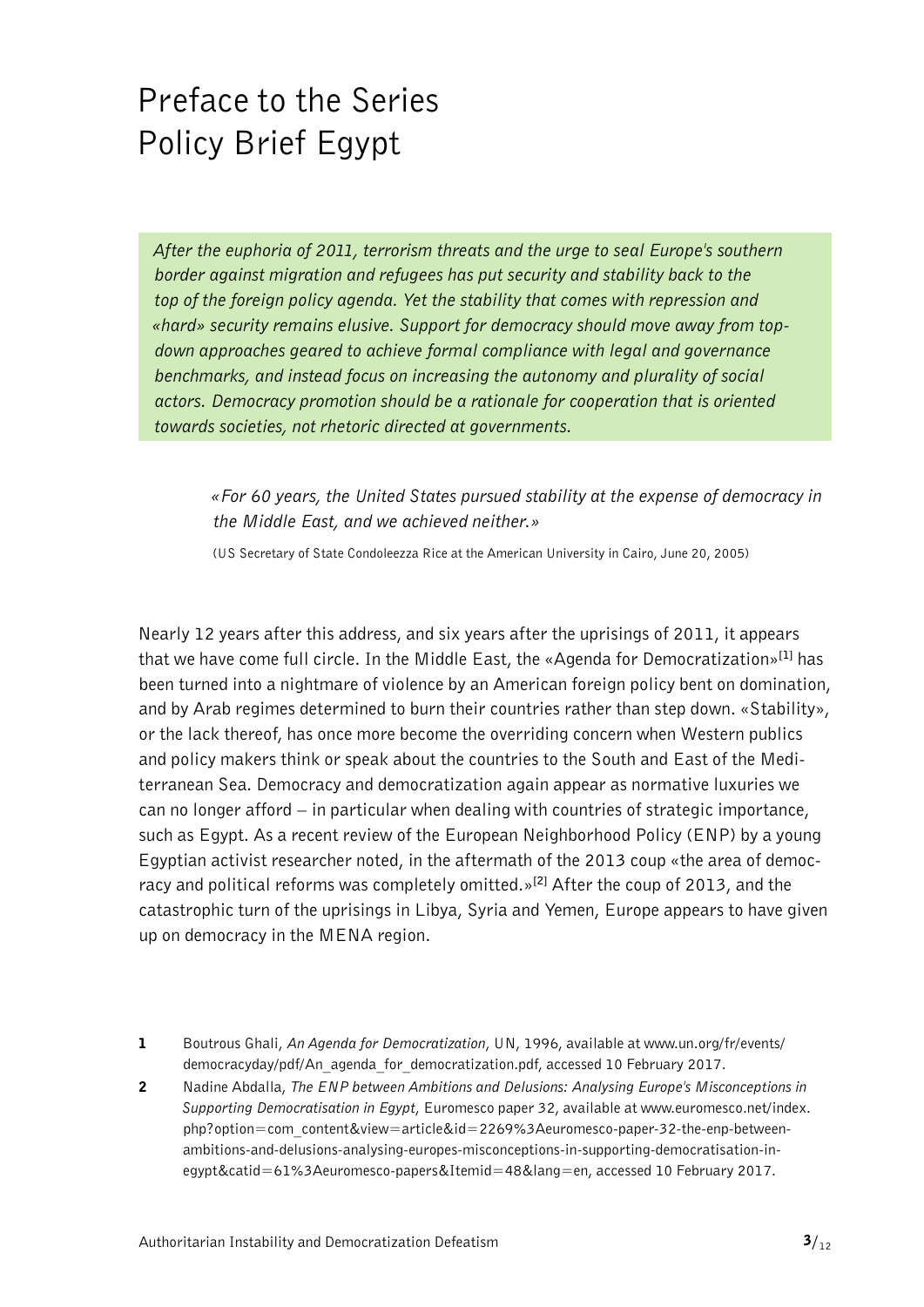The most immediate reasons for this retreat (what this chapter refers to as «Democratization Defeatism») are not difficult to discern. When it comes to the MENA region, mainstream European public opinion and policy makers currently appear concerned with only two issues: terrorism and migration. This is especially pertinent in a year when right-wing populists are expected to make strong showings in at least three general elections in Western Europe. For both issues, the immediate fix appears to be strong governance rather than more democracy: to lock up terrorists before they can attack European interests or even European cities, to control borders so that migrants and refugees can neither enter nor pass, and to suppress internal conflict that may create new refugees.

In other words, stability is once more mostly seen through a narrow lens focused on hard security – in practical terms, jails, fences, and teargas that are thankfully deployed ever further out of sight. Poverty alleviation, the main focus of EU support since 2015,**[3]** supposedly reduces the incentives to leave and the danger of bread riots, allowing the security apparatus to focus on the «real» dangers. Rulers who appear to do a good enough job on this stability brief are unlikely to face more than muted criticism, leave alone consequences, for flawed democratic processes and unsavory human rights records. Those who have enough spending money to order submarines and power stations may even get to be called «impressive» by foreign dignitaries.**[4]**

The purpose of this collection, however, is not to accuse European foreign policy makers of sliding into cynical «realism». The dangers are real, and so are the dilemmas: there is no readily available recipe for a normative foreign policy approach towards Egypt that would promise to deliver a quick improvement to the situation on the ground. On the other hand, there is also little reason to believe that reconstructed authoritarian regimes can deliver the «stability» they promise in the medium and long term, and that playing along with the authoritarian narrative is the only option to stay in the game of economic and security cooperation.

The four papers assembled here support two core arguments: first, the notion that Egypt's security regime can deliver stability does not hold water in the short term. In the long run, authoritarianism instead entrenches factors that engender instability. Second, that giving up on democracy in Egypt is borne out of a too limited understanding of how processes of democratization occur, and out of an imprecise reading of the situation on the ground. There are things that can be done beyond (indeed ineffective) lectures on the virtues of democracy and pluralism, and besides (still necessary) credible threats to sanction human rights violations.

The authors of these papers are European, Arab and Egyptian researchers connected to major European think tanks and academic institutions. It is perhaps no surprise, and certainly indicative of the bleak reality of the country they study, that all but one of them preferred to withhold their names, despite being in a line of work where publication records

- 3 Abdalla, En 1.
- 4 Klaus Stratmann, «In Praise of a Dictator», Handelsblatt, 18 April 2017, available at [https://global.](https://global.handelsblatt.com/politics/in-praise-of-a-dictator-496848) [handelsblatt.com/politics/in-praise-of-a-dictator-496848](https://global.handelsblatt.com/politics/in-praise-of-a-dictator-496848), accessed 10 February 2017.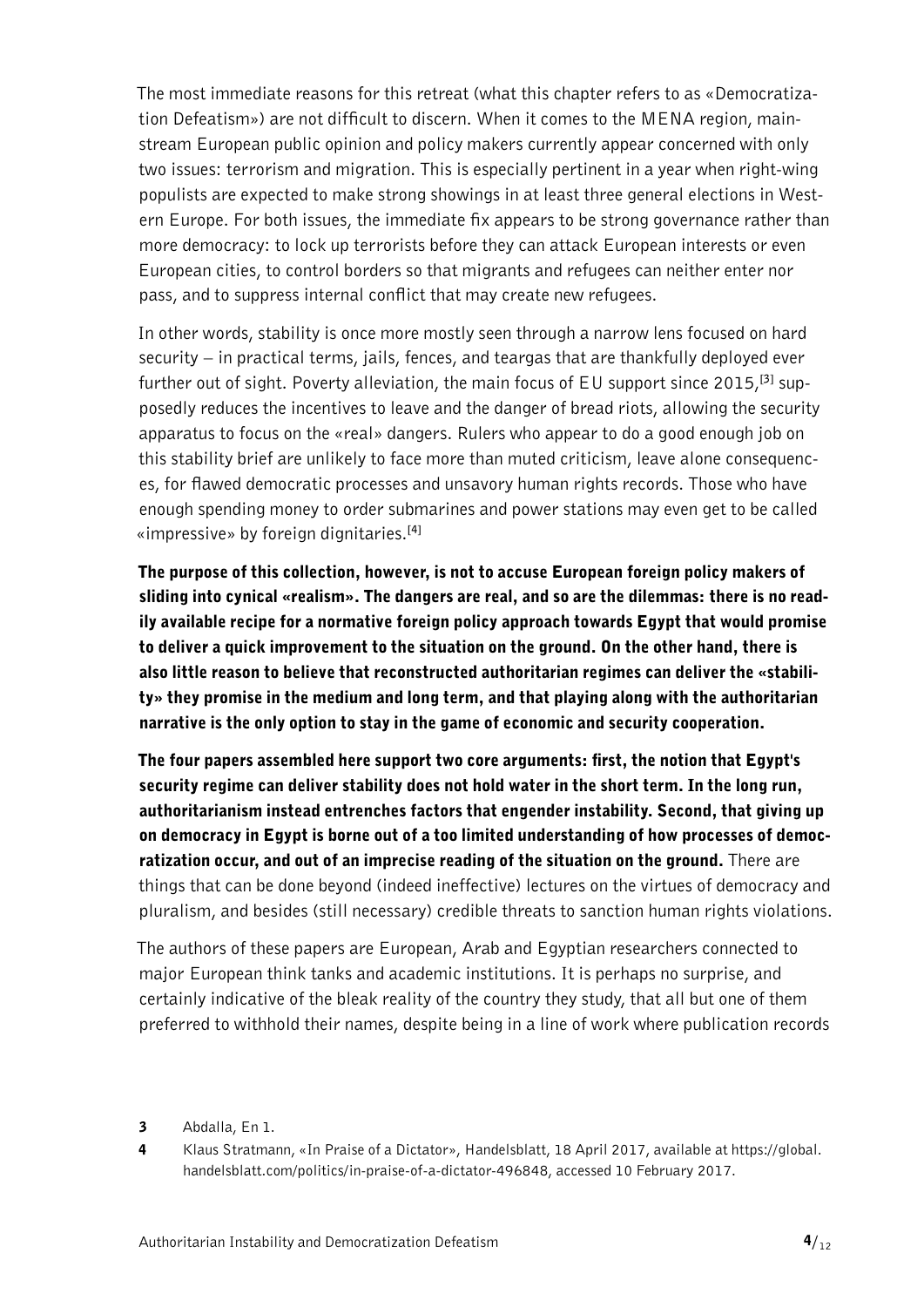make or break careers. Fear of repercussions concerns those who live in Egypt. The brutal murder of the Italian PhD student Gulio Regeni little more than a year ago has not been forgotten. Fear of being denied future entry concerns those who live abroad. Even more pertinently, the Egyptian contributors explicitly related their concerns to the increasingly accommodationist positions that the EU and Germany are taking vis-à-vis their country. Normalization will not allow these actors to influence the situation for the better: quite on the contrary, it reassures torturers, assassins and spies that there will be no accountability, ever, for the crimes they commit.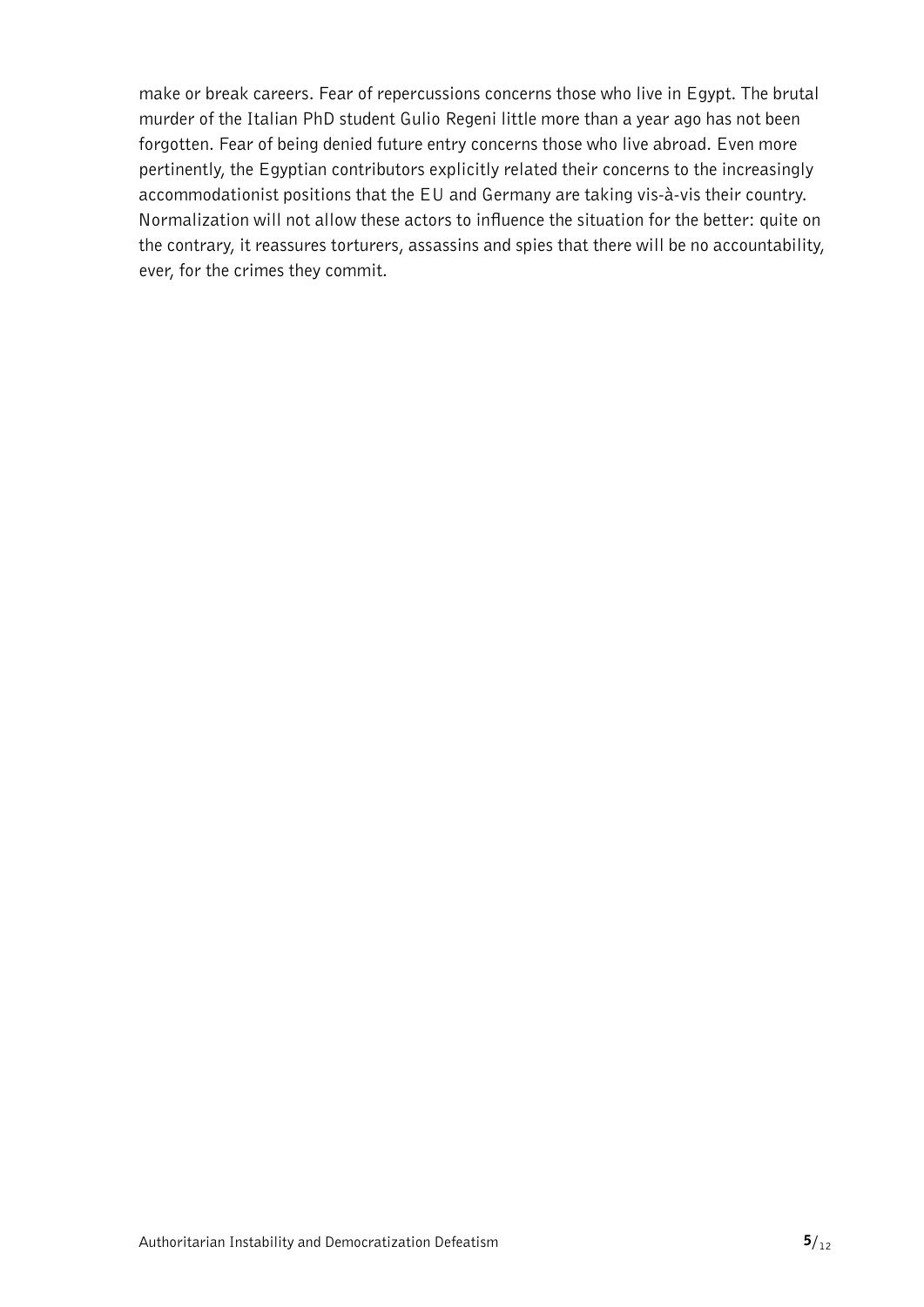## <span id="page-5-0"></span>Authoritarian Insecurity

As chapter one shows, the security approach is failing to deliver even on its most basic promise, which is to provide actual, hard security. Peaceful protests have of course been largely eradicated, even if labor unrest continues to simmer. Meanwhile, the real terrorists have enhanced their profile, as the attack on St. Peter's chapel in Cairo on 11 December 2016 dramatically underlined. The destruction of the Muslim Brotherhood, under the pretext of fighting terrorism, has backfired badly. Rather than confronting one enemy they knew and controlled well, and who committed its followers to non-violence and gradual change, the security forces now have to deal with an amorphous and sprawling conglomerate of groups and loose networks united only by their vengeance. Violent Jihadi groups recruit from this milieu with next to no ideological competition. As chapter 2 shows, the security sector in fact actively contributes to this process through the practices applied in its prisons and detention centers. Not unlike the Assad regime in Syria, Egypt's rulers appear quite content to see the most nihilistic and destructive elements among their opponents emerge at the forefront, discrediting even the idea of compromise.

The failure is most blatant in Sinai, where more than four years of heavy-handed security campaigns by one of the most heavily equipped armies in the region have failed to root out Jihadi insurgents counting barely more than 1,000 fighters. The reported fact that these fighters have received support by sea, carried on small vessels from as far away as the Libyan Sirte, along more than 1,000 kilometers of Egyptian shoreline, gives an idea what to expect from attempts to prevent refugee ships from setting out from Egypt. It appears highly implausible, for instance, that an 80 ton vessel would be filling up with hundreds of refugees over days without causing attention, as occurred in late September 2016 off the coast of Rashid.**[5]** When it comes to sealing the 1,000 kilometer long border to Libya against refugees trying to embark from there, it may be worth remembering that the refugee trail from Egypt into Israel across the Sinai Peninsula – a forbidding desert with only a few roads, which civilians can only access through two guarded crossings on the Suez Canal – only stopped after a high-security fence was built on the *Israeli* side of the border, which is only slightly more than 200 kilometers long.**[6]**

- 5 Al-Jazeera, «Egypt: 170 bodies found so far in refugee boat disaster,» 26 September 2016, available at [www.aljazeera.com/news/2016/09/egypt-170-bodies-refugee-boat-disaster-160926101331817.](http://www.aljazeera.com/news/2016/09/egypt-170-bodies-refugee-boat-disaster-160926101331817.html) [html;](http://www.aljazeera.com/news/2016/09/egypt-170-bodies-refugee-boat-disaster-160926101331817.html) accessed 10 February 2017.
- 6 Harriet Sherwood, «Israeli fence construction cuts off migration from Egypt,» The Guardian, 31 December 2012, available at [www.theguardian.com/world/2012/dec/31/israeli-fence-cuts-migration](http://www.theguardian.com/world/2012/dec/31/israeli-fence-cuts-migration-egypt)[egypt](http://www.theguardian.com/world/2012/dec/31/israeli-fence-cuts-migration-egypt), accessed 10 February 2017.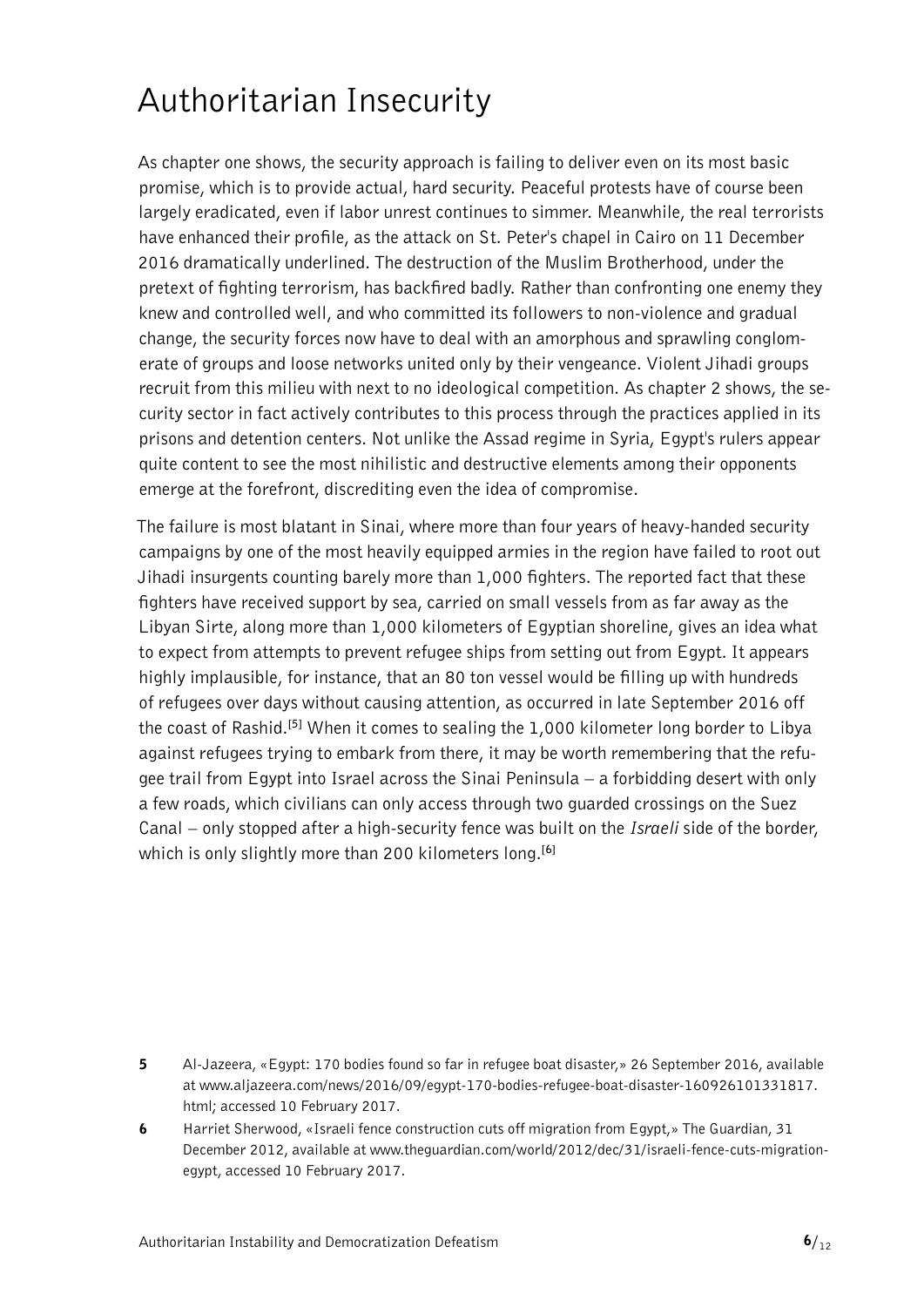## <span id="page-6-0"></span>The Management of Misery

It is worth noting that the smuggling routes across the Mediterranean also serve a still small but growing number of Egyptians.**[7]** With the minimum wage now down to an equivalent of 70 dollars (100 with benefits, for those lucky enough to receive them), a sharp rise in inflation and further subsidy cuts and layoffs on the horizon, the number of people ready to risk everything is bound to increase. As chapter 3 discusses, things are liable to get (much) worse economically before they may get better, if they do at all. And while some of the reasons for the downturn relate to structural and external factors beyond the regime's control – such as low prices of oil, or the stubborn slump in Egypt's European export markets – others are clearly related to how Egypt's rulers consolidated their power over the past nearly 4 years. Billions of cheap Gulf money received after the 2013 coup were burned for salary increases meant to keep the grass roots of the regime – the state-dependent middle class – happy and off the streets. Large-scale building projects, such as the expansion of the Suez Canal and megalomaniac plans for an entirely new administrative capital east of Cairo served the regime's narrative of national grandeur, but failed to generate tangible benefits. If even Chinese investors withdraw, it should be time for second thoughts. What remained of the Gulf largess was wasted to delay the currency devaluation and the hardship that comes with it until such time where it could be blamed on the IMF. Much of the losses in foreign exchange earnings that created the immediate crisis relate directly to the failing security approach: it is difficult to attract tourists if airliners are blown out of the sky, and oil companies if foreign engineers are kidnapped and killed. As chapter 3 also points out, substantial reforms that could improve the performance of the Egyptian economy and generate more jobs remain difficult to fathom as long as social actors – labor, but also the private sector – are denied a voice and a framework for the legitimate expression of collective interest. Rather, it appears the lessons that at least a part of the military has drawn from the last Mubarak years is to forestall any possible challenge from actors in the economic realm – not least and perhaps especially by the economic elite – by furthering the expansion of military and military-connected economic actors into ever more areas. While this may make sense from the perspective of power maintenance, it remains difficult to imagine how such a strategy of a creeping return to a state- or military-led economy will lead to sustained growth without coordinated planning or cooperation with other social actors.

What we are left with, then, is most like going to be the management of misery – taking away as much as possible from everybody to fulfill (nominally, at least) the benchmarks demanded by the IMF to keep the credit lines open, while stopping short of pushing too many people over the edge of desperation that may explode into open rebellion. As chapter 3 argues, absent the capacity for political mobilization, and given the proven efficiency of

7 IOM, *Migrant Arrivals to Europe via Mediterranean Top 210,000 in 2016; Deaths 2,859*, 14 June 2016, available at [www.iom.int/news/migrant-arrivals-europe-mediterranean-top-210000-2016](http://www.iom.int/news/migrant-arrivals-europe-mediterranean-top-210000-2016-deaths-2859) [deaths-2859](http://www.iom.int/news/migrant-arrivals-europe-mediterranean-top-210000-2016-deaths-2859), accessed 10 February 2017.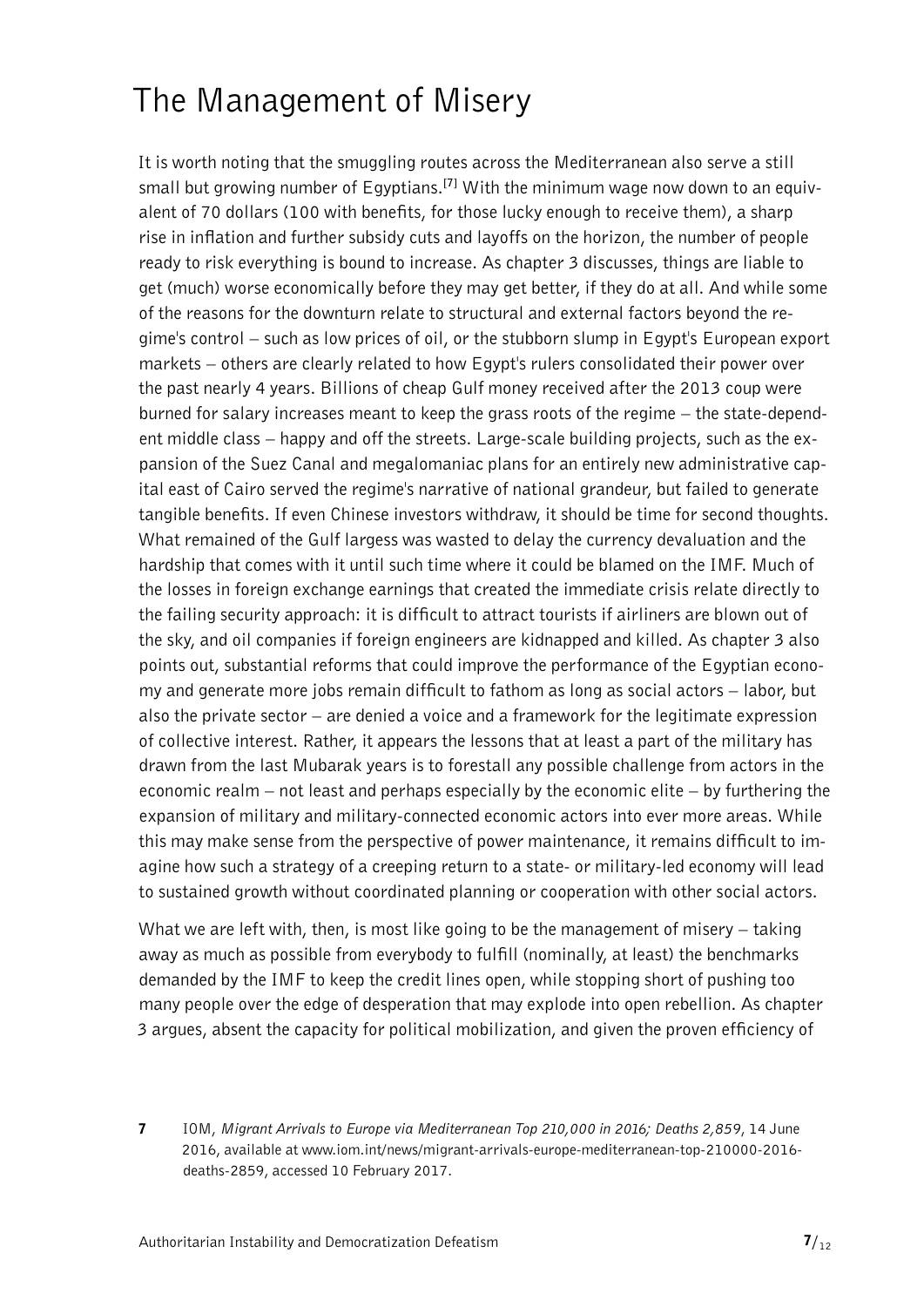<span id="page-7-0"></span>the repressive machine, this strategy may actually work for quite a while, making it easy for outside actors to ignore (once more) what is brewing under the surface. Yet even absent a huge explosion, which could indeed cause a wave of refugees unlike anything Europe has ever seen, it is bad news when a neighbor as geographically close as Egypt turns into an economic basket case that offers no future for its rapidly growing, mostly young population. Out of 100 million, even the trickle of the most desperate will amount to a significant influx, to not even mention the inroads it may open for political radicalism.

## What Should be Done (and what not)

For nearly anybody concerned with formulating or criticizing foreign policy approaches towards Egypt, most of the arguments proposed above will hardly be news. Perhaps the most common response to such criticism is the presumed lack of alternatives: *not* engaging or cooperating with the current rulers of Egypt, or imposing strict conditionality, for instance concerning respect for human rights, is supposedly equivalent to giving away whatever (little) leverage or influence can be wielded through «dialogue». It means forgoing any chance to nudge the regime towards (slightly) better behavior, and for no gain: there is no point talking democracy to a partner who won't hear of it.

Such a perceived lack of alternatives speaks of an understanding of democracy promotion that is overly focused on state institutions as the tools as well as the object of reform. If we restrict ourselves to a perspective that understands democratization and reform as a technocratic exercise to achieve formal compliance with a canon of «good governance», then there is indeed little we can do without the cooperation of the regime that controls these institutions. And if we allow ourselves to be disheartened by the collapse of the process in 2013, and by the catastrophic outcomes in Yemen and Libya, the ingredients for «Democratization Defeatism» are complete.

Yet the historical record tells us that reversals are an integral part of transformation processes, such as we have seen in Egypt and the Arab region since 2011. As Barbara Geddes noted in 1999,**[8]** only about one third of the authoritarian regimes that came to an end after 1974 – the onset of the so-called «3rd wave of democratization» – were replaced by durable democracies. In Germany's immediate neighborhood, Serbia, Croatia, Macedonia, Hungary, Bulgaria, perhaps even Poland and most recently Romania, had bumpy rides and reversals. Despite the strong normative influence and financial leverage of the European Union, some of these countries ended up marooned in the «gray zone»**[9]** of a seemingly

<sup>8</sup> Barbara Geddes, «What do we know about democratization after twenty years?» Annual Review of Political Science, Vol.2 (1999) 115–144.

<sup>9</sup> Thomas Carothers, «The End of the Transition Paradigm,» Journal of Democracy Vol. 13 (1), 5–21.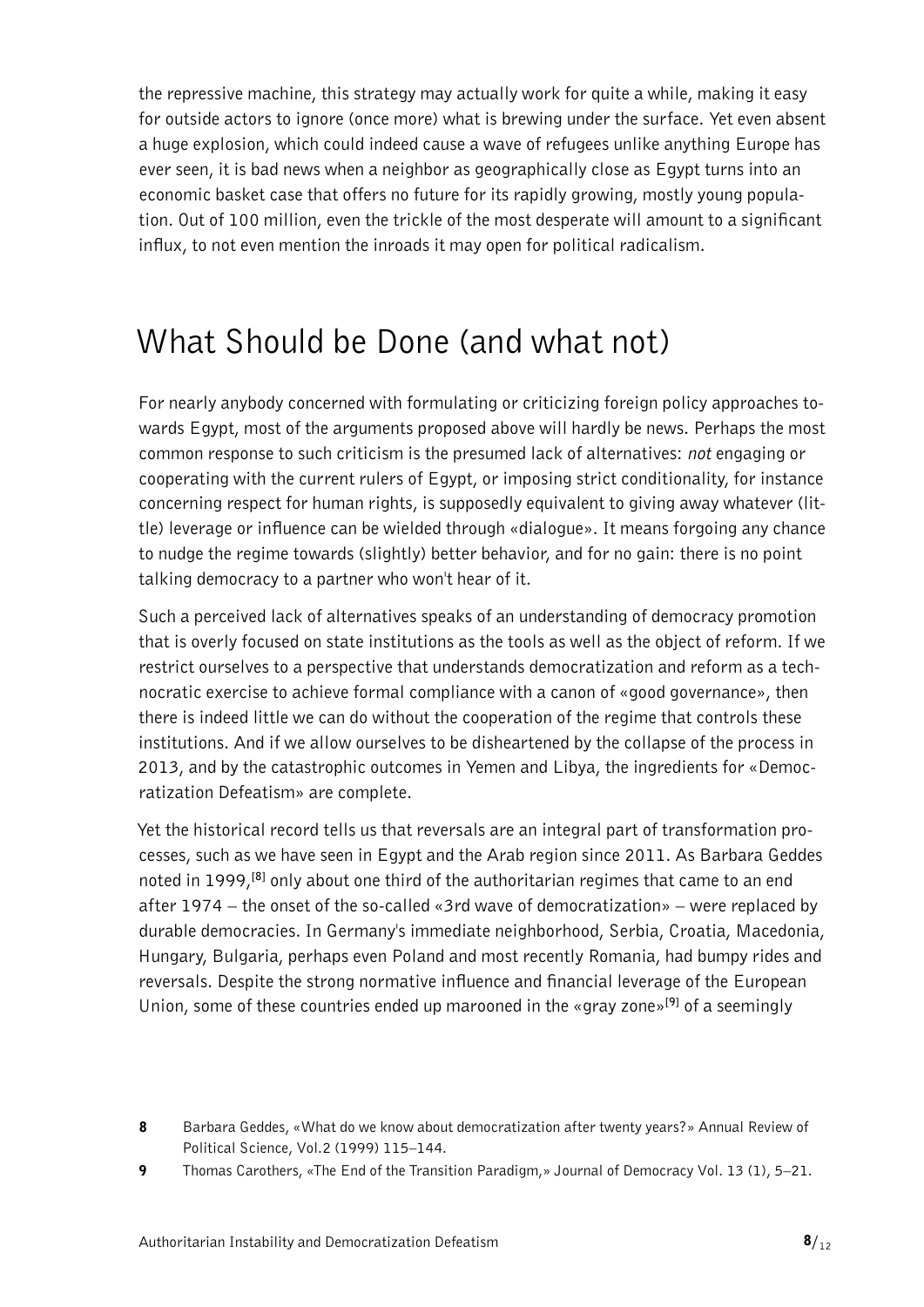never ending «transition», ruled by «hybrid regimes»**[10]** that combine formally functional democratic institutions with pervasive features of authoritarianism. Taking the setbacks that we have seen since 2011 as evidence that the whole exercise is futile or incompatible with the specificity and the «culture» of the Arab region is throwing out the baby with the bathwater.

A historical perspective on transformation processes may also help alleviate fears of chaos and instability when it comes to Egypt. As Geddes points out,**[11]** the danger of conflict and civil war is greatest with authoritarian regimes that are highly personalized (as, for instance, in Libya, Syria, or Yemen) and *least* for those where power rests with institutions, in particular the military, as is the case in Egypt. Conversely, the latter are the *most* likely to opt for an orderly transition back to democracy once things get tight (for instance, as a result of economic failure), or when internal divisions affect the capacity to rule, as discussed in chapter 4. Such statistics are of course not an insurance policy, but they do put 2013 in perspective, and render the notion «stability at all cost» much less imperative than often argued. The political rifts within the «military institution» that chapter 4 discusses, and the conflicts of interests that will inevitably arise as the armed forces continue to expand their control over ever more economic sectors of society, may look like a cause for concern. Yet they could also be harbingers of change. European actors should remain alert to the various currents within the military, and weigh in in support of the term limits (which would oblige President Sisi to step down in 2022 at the latest) and the timely holding of presidential elections (due in May 2018) as prescribed by the constitution devised under the auspices of the regime itself.

Yet even below the level of a formal transition away from military rule, the four chapters indicate that there is a lot that can be done. But also, that there are things that should not. Insisting on the bare minimum of humane treatment for Egyptian citizens construed as enemies of the current political order does not mean we are holding «partners» to unrealistically high standards. It means we are drawing a line beyond or below which there can be no «partners», unless we are talking about partners in crime. There is no doubt that in Egyptian law enforcement, and in the prison and detention centers, torture is systemic. To cooperate with security personnel who come from this system and return to it as if they were part of a legitimate state institution is ethically (and perhaps even legally) indefensible and compromising. If Germany indeed intends to continue or deepen its «security cooperation» with Egypt, it is not enough to include «general reservation clauses [...] that allow suspension of the cooperation when there is the danger of human rights abuses».**[12]** If no substantial improvement in the human rights record is achieved, then this cooperation must cease. Given the less than impressive record of these security services, the actual benefits and the

- 11 Geddes, En. 8.
- 12 Deutscher Bundestag Drucksache 18/8148 (18-4-2016); Answer of the German government to an enquiry concerning «Cooperation in security agreements – criteria and standards».

<sup>10</sup> Larry Diamond, «Thinking About Hybrid Regimes,» Journal of Democracy 13 (2), April 2002, 21–35.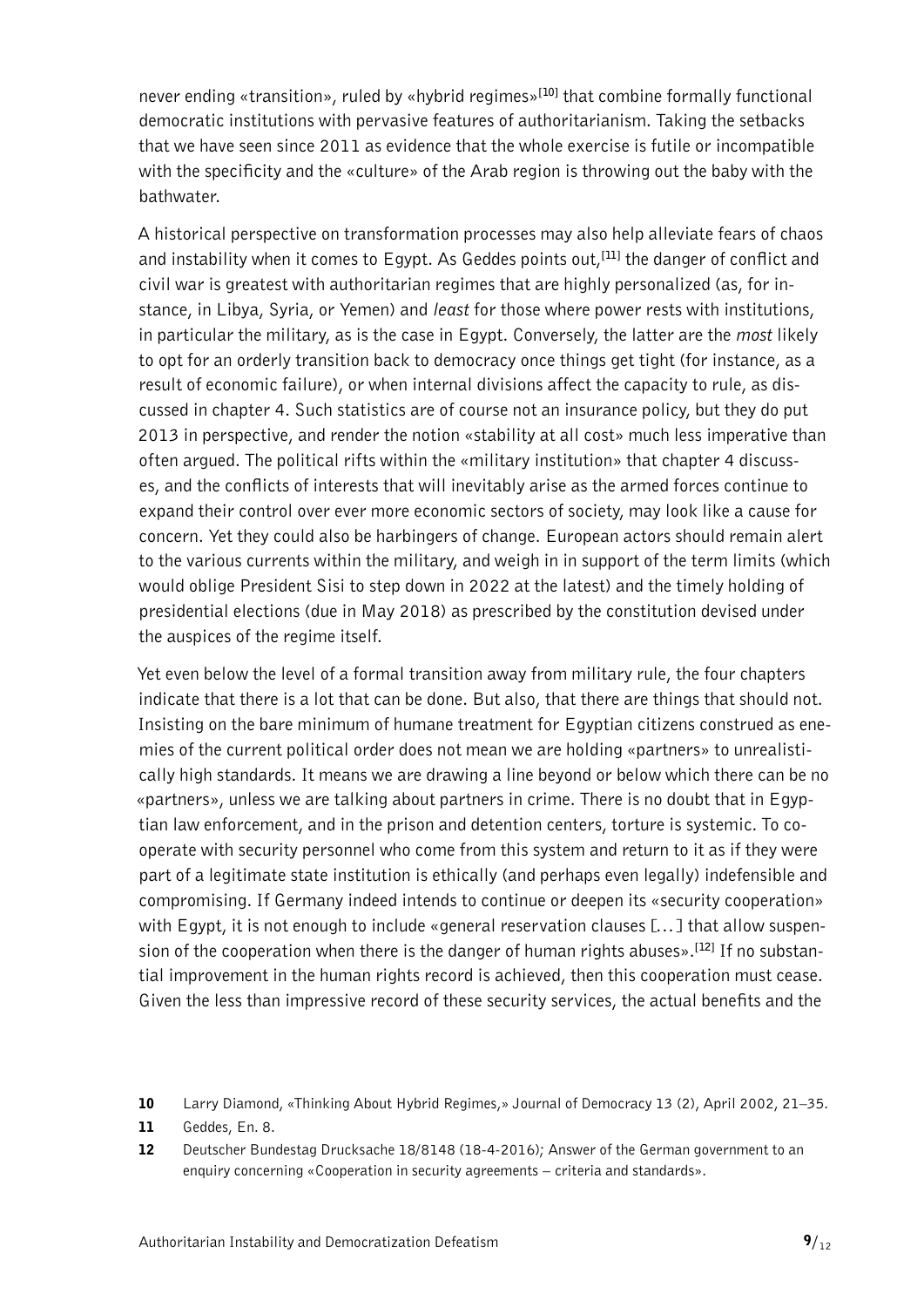value of the intelligence that may be available through it anyway remain unclear. What is clear, however, is which message it sends to those Egyptians who subscribe to the values that German Foreign Policy is nominally committed to, as documented in chapter 2.

A return to *conditionality*, one of the key terms of European Union's foreign policy approaches, is what chapter 2 argues, along with other voices that criticize the increasing gap between the normative values that the Union professes, and the *realpolitik* it applies to neighbors such as Egypt. These inconsistencies are of course nothing new.**[13]** After the July 2013 coup, an outpour of popular support for the aggressive, indeed chauvinist rejection of any form of external criticism by the new rulers further served to let the whole idea appear futile, a deal breaker that would only let the country veer further in the direction of authoritarian patrons with deep pockets, such as Russia, China or the GCC countries. Nearly four years later, the balance sheet looks different: the GCC countries are short of cash and entangled in a draining, hopeless conflict in Yemen. Relations to Saudi-Arabia have soured. Courting Russia, itself in economic difficulties, is unlikely to yield quick results as long as Moscow is preoccupied with sorting out the crisis in Syria, while China is scrambling to figure out how to deal with a potentially hostile administration in Washington. With empty coffers and wary friends, little is left to sustain the prior grandstanding – as the humbling walk to the IMF has underlined. Germany and the EU have more leverage than their foreign policy makers publicly ackknowledge. It may be a good time to revisit the principle of conditionality.

But it may also be a good moment to reflect about conditionality as such – about the strategy it should serve, what type of change it should aim for, and which audiences it should address. Obviously, Germany and the EU will never have or even aspire to anything even remotely similar to the leverage they had over Eastern Europe after in the 1990ies. Judging from the results there, that may not necessarily be such a bad thing after all. General demands for institutional reform, good governance and accountability would therefore almost certainly (and perhaps, conveniently) remain confined to a purely rhetorical sphere, even if the regime in Cairo were to feel compelled to switch from the sovereignist furor of 2013 back to an approach that pays lip-service to reform.

«Conditionality» should instead be realized through concrete and targeted offers of support and cooperation. The papers in this volume make some pragmatic proposals for what could be explored; a systematic effort including practitioners would doubtlessly turn up many more. Some of these conditions and offers come with a straightforward rationale that is normative and pragmatic at once: it is not only unethical to cooperate with security agencies whose practices turn prisons into incubators of extremism, but obviously also counterproductive. Working to improve the situation of refugees in Egypt and creating legal avenues for migration of refugees and Egyptians alike not only adds legitimacy to the effort to avoid illegal migration, but can also provide Germany and other countries of the «old» continent (in the

<sup>13</sup> Kristina Kausch, Assessing Democracy Assistance: Egypt, FRIDE, May 2010, available at [http://](http://fride.org/download/IP_WMD_Egypt_ENG_jul10.pdf) [fride.org/download/IP\\_WMD\\_Egypt\\_ENG\\_jul10.pdf,](http://fride.org/download/IP_WMD_Egypt_ENG_jul10.pdf) accessed 10 February 2017.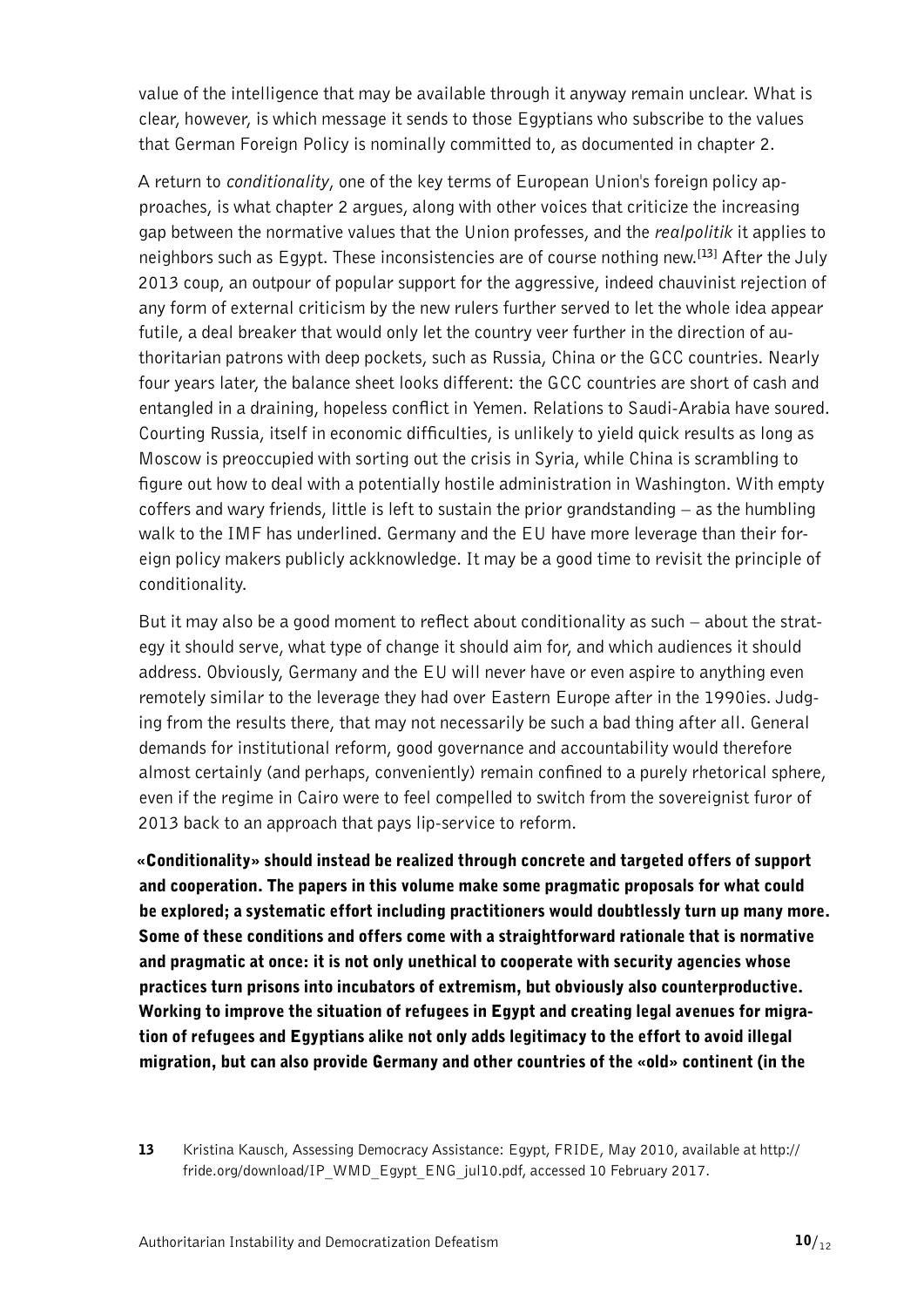#### literal, demographic sense) with an influx of manpower that will become ever more needed.

Chapter 1 suggests that development projects in Sinai, which Germany certainly has the means to support, may turn out to be more effective in rolling back the insurgency there than the current approach has been over the past years. They can obviously only be implemented if the target populations are not simultaneously bombed – a logic that the authorities may be more receptive to if it comes with concrete offers of funding. Once the Egyptian government is ready to accept – if tacitly – that local communities have legitimate grievances, it may be possible to assist such a process with specialists in conflict resolution.

Chapter 3 proposes to support the upgrading of Egyptian industry, in particular the capacity of small and medium enterprises (SME) to replace some of the imported products that Egypt can no longer afford. As the author asserts, this should not only be seen as a medium-term approach to address the dangerously lopsided balance of trade and the resulting shortage of foreign exchange, but also towards a long-term structural change towards a more diversified economy that is generated bottom up, in contrast to the top-down approach of classic import substitution strategies. Unlike huge corporations, who have the means to buy influence and protect their interests by themselves, and frequently enter into a mutually beneficial symbiosis with authoritarian rulers, small and medium businesses are dependent on a level playing field, functioning institutions and a margin for collective interest representation. Their contribution to sustained democratization is widely recognized.**[14]** Rather than maximizing export figures, German economic cooperation should work towards a (not necessarily declared) agenda that promotes economic actors outside the military-economic complex. This would apply, for instance, to the development of Egypt's enormous potential for renewable energy,**[15]** where the promotion of smaller economic actors should take priority over the volume of equipment exported and megawatts produced.

Ultimately, all these proposals point to a strategic orientation that prioritizes the improvement of autonomy and bargaining power for local communities and social groups beyond the strata of the powerful and well connected, and assessing cooperation and project design from that angle. Which would also require, and that may perhaps turn out to be the most difficult part, to commit different agencies from at least three ministries to a common strategy, and to work towards a coherent, holistic approach for certain key countries. Democratization and democracy promotion should not be rhetoric directed at governments: it should be rationale for cooperation that is oriented towards societies.

15 See for instance *80 Gigawatts of Change: Egypt's Future Electricity Pathways*, Heinrich Böll Foundation North Africa & Egyptian Center for Economic and Social Rights (ECESR), 8 April 2016, available at [https://tn.boell.org/fr/2016/04/08/80-gigawatts-change-egypts-future-electricity](https://tn.boell.org/fr/2016/04/08/80-gigawatts-change-egypts-future-electricity-pathways)[pathways,](https://tn.boell.org/fr/2016/04/08/80-gigawatts-change-egypts-future-electricity-pathways) accessed 10 February 2017.

<sup>14</sup> See for instance European Bank for Reconstruction and Development, *Investing in small businesses, building big economies*, available at [www.ebrd.com/what-we-do/sectors-and-topics/sbi.pdf](http://www.ebrd.com/what-we-do/sectors-and-topics/sbi.pdf), accessed 10 February 2017.